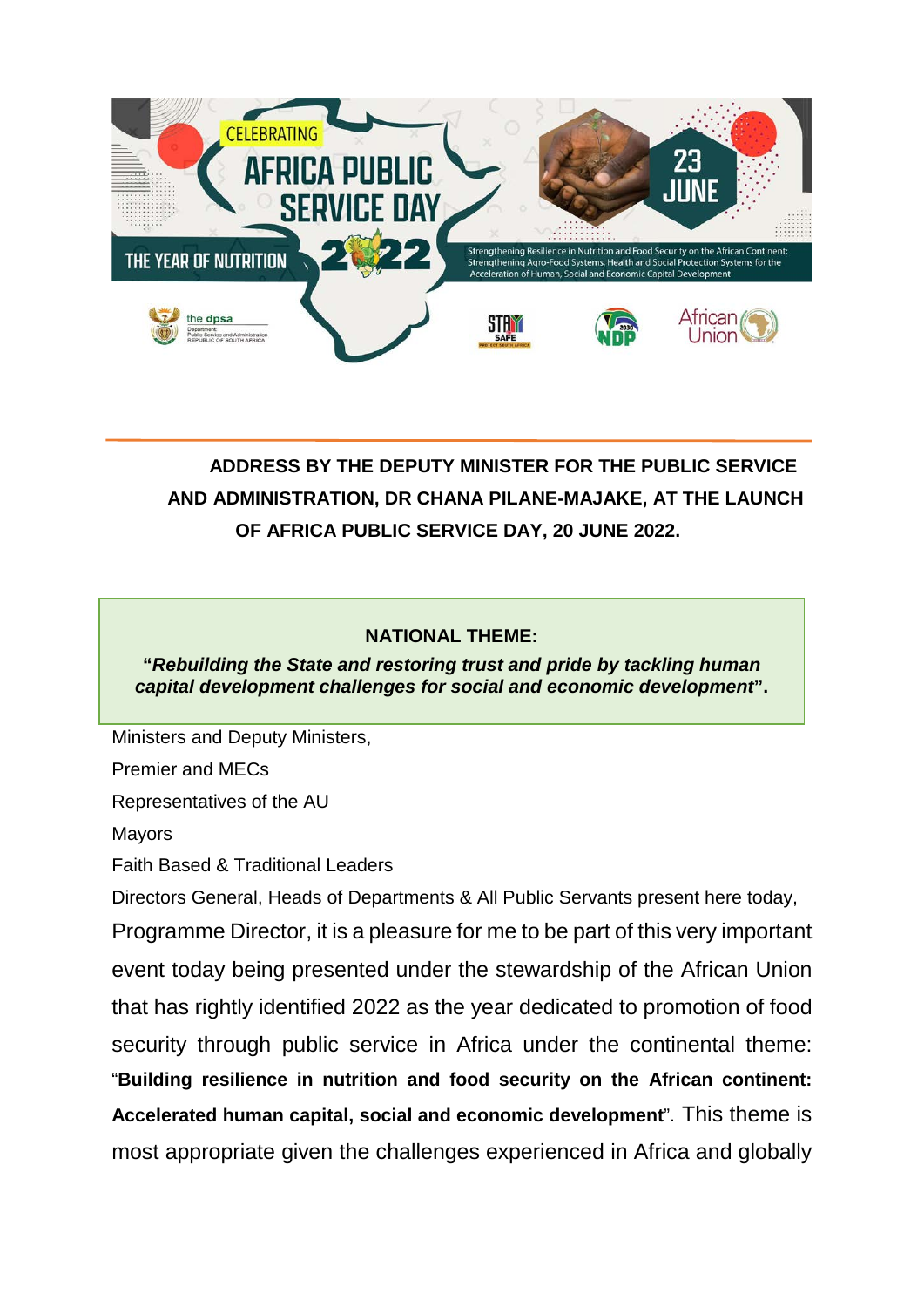impacting negatively on food security. These challenges are but not limited to:

- COVID-19 pandemic;
	- climate change in the form droughts, heatwaves, floods; and
	- sky-rocketing grain, oil, and natural gas prices resulting from the "*Ukraine-Russia Crisis*".

### **Focus on Human Capital Development**

The African Union's emphasis on accelerating human capital development on the continent is certainly not misplaced. Human capital development is a determined effort to grow the knowledge, skills and capabilities of all the citizens in society. These efforts have a potential to bring about wider societal benefits through social and economic development leading to increased productivity both in the private and public sector. This is in line with the Africa Agenda 2063, a blueprint for transforming Africa into a global powerhouse. Africa Agenda 2063 is a strategic framework with (7) aspirations each with its own set of goals which, if achieved, will move Africa closer to attaining its vision of prosperous Africa by the year 2063. The Africa we want. These 7 Aspirations reflect our desire for shared prosperity and well-being, for unity and integration, for a continent of free citizens and expanded horizons, where the full potential of women and youth are realised, and with freedom from fear, disease and want. These aspirations must guide the Africa Public Service Day Week-long Engagements.

*Aspiration 1: A prosperous Africa based on inclusive growth and sustainable development*

*Aspiration 2*: *An integrated continent, politically united and based on the ideals*

*of Pan-Africanism and the vision of Africa's Renaissance*

*Aspiration 3*: *An Africa of good governance, democracy, respect for human*

*rights, justice and the rule of law*

*Aspiration 4*: *A peaceful and secure Africa*

*Aspiration 5***:** *An Africa with a strong cultural identity, common heritage,*

*shared values and ethics*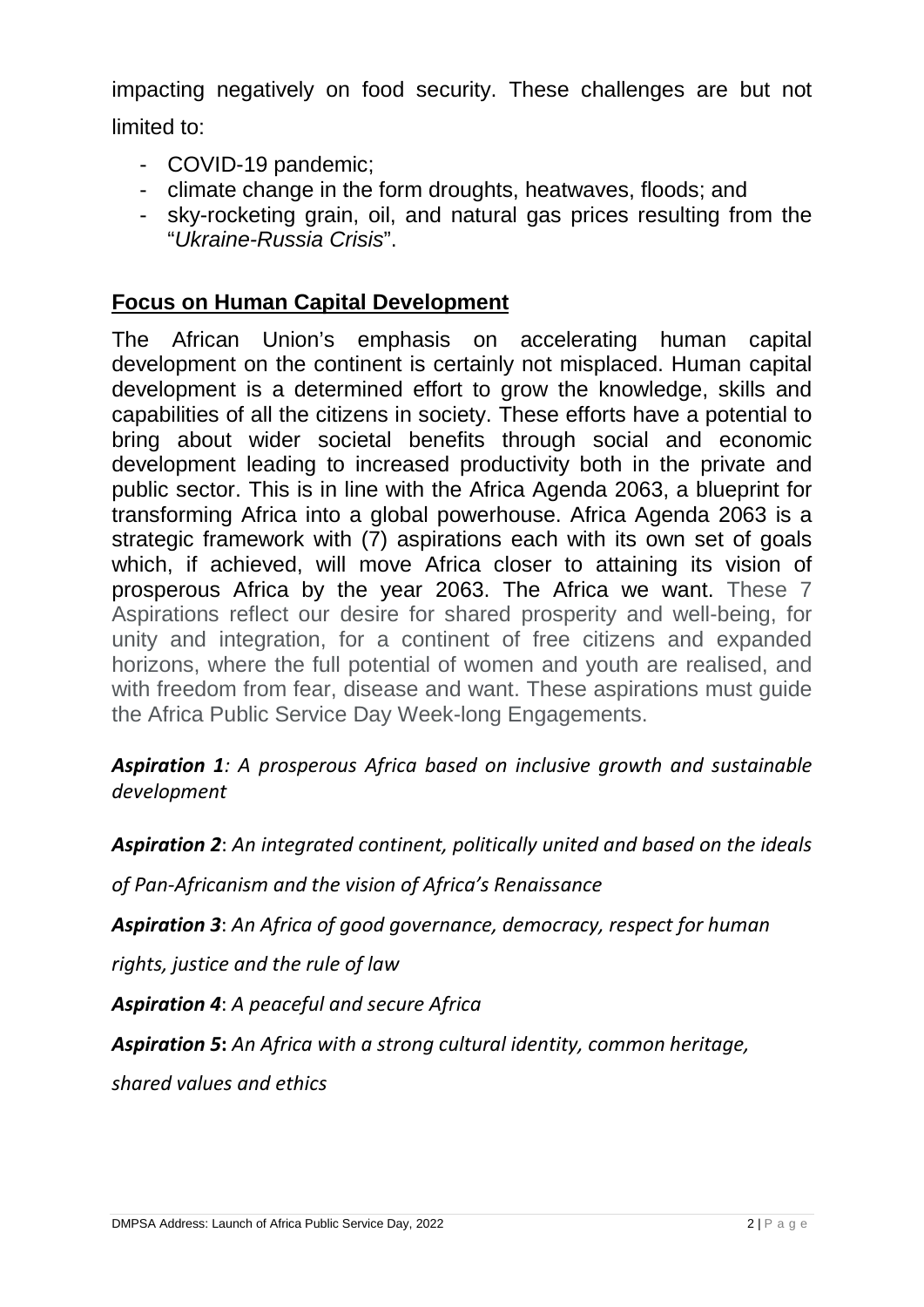*Aspiration 6*: *An Africa, whose development is people-driven, relying on the potential of African people, especially its women and youth, and caring for children.*

*Aspiration 7: Africa as a strong, united, resilient and influential global player and partner.*

*The focus of the Africa Service Day theme is in Aspiration 1: Building a prosperous Africa based on inclusive growth and sustainable development* Africa is determined to eradicate poverty and build shared prosperity through social and economic transformation of the continent. In the background of this ambition is the African Continental Free Trade Agreement that promotes a one prosperous Africa approach to development. The African Continental Free Trade Agreement is an ambitious trade pact to form the world's largest free trade area by connecting almost 1.3bn people across 54 African countries. The agreement aims **to create a single market for goods and services in order to deepen the economic integration of Africa**. The implication tilts to connection of public service across the continent. Is our public service in SA capable enough to be good player in rolling out this ambitious plan? This is the question we must begin to answer.

# **Therefore, we need to interrogate Goals of especially aspiration 1 of Agenda 2063 :**

**Goal number 1** advocates for a high standard of living, quality of life and well-being for all ending poverty, inequalities of income and opportunity; job creation, especially addressing youth unemployment; facing up to the challenges of rapid population growth and urbanization, improvement of habitats and access to basic necessities of life – water, sanitation, electricity; providing social security and protection;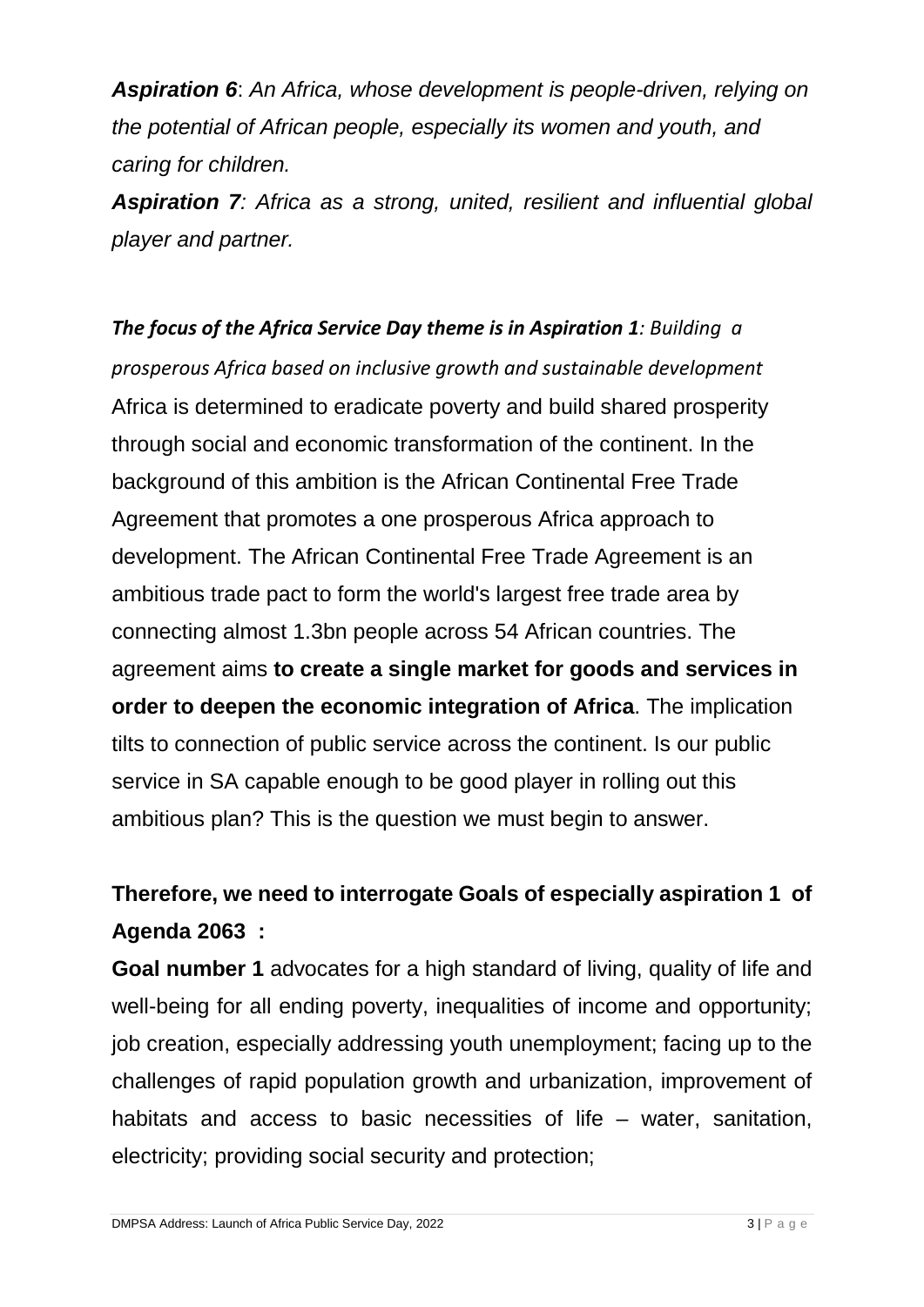**Goal number 2** promotes a well-educated citizens and skills revolutions underpinned by science, technology and innovation

developing Africa's human and social capital (through an education and skills revolution emphasizing science and technology)

**Goal number 3** focus in on healthy and well-nourished citizens expanding access to quality health care services, particularly for women and girls;

**Goal number 4** talks about transformed economies and jobs transforming Africa's economies through beneficiation from Africa's natural resources, manufacturing, industrialization and value addition, as well as raising productivity and competitiveness

**Goal number 5** is pretty much pointed to the Africa Public Service Day theme emphasizing modernity in agriculture for increased proactivity and production - radically transforming African agriculture to enable the continent to feed itself and be a major player as a net food exporter;

**Goal number 6** is on Blue/Ocean Economy for accelerated economic growth - exploiting the vast potential of Africa's blue/ocean economy;

**Goal number 7** reminds us about the need for environmentally sustainable climate towards resilient economies and communities putting in place measures to sustainably manage the continent's rich biodiversity, forests, land and waters and using mainly adaptive measures to address climate change risks.

It is a well-established fact that poorly nourished societies struggle to build human capital, whereas human capital development thrives in wellnourished societies. Food security is therefore essential to Africa's human capital development and securing the resultant benefits of social and economic growth and development. Food security in Africa must be prioritized.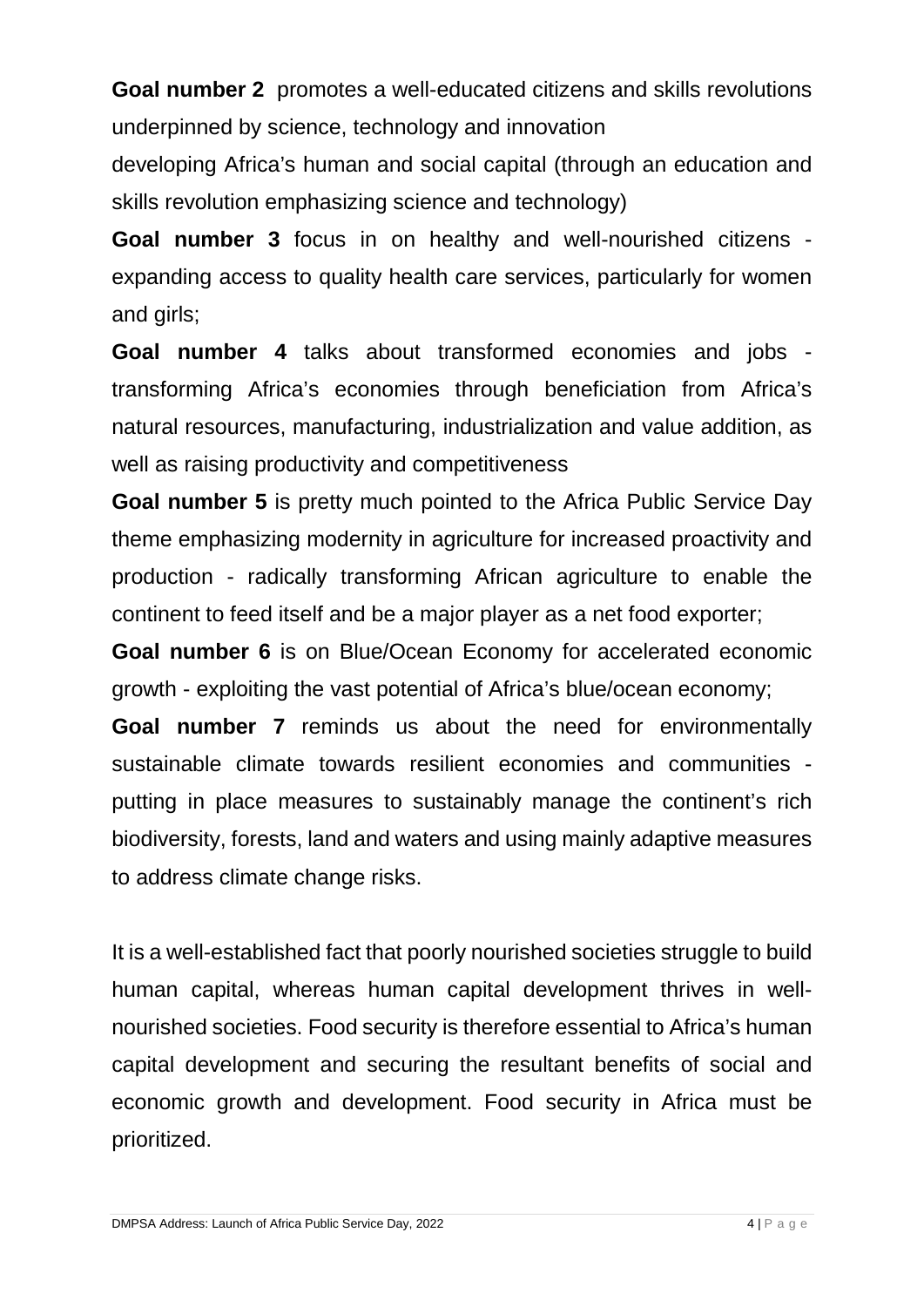I therefore urge all South Africans – including our country's 1,2 million public servants – to stand in solidarity with rest of the continent as we strengthen agriculture and agro-food systems.

## **Focus of Africa Public Service Day in South Africa**

We must stand in solidarity with the rest of the continent of Africa in building social protection mechanisms, accelerating human social and economic development being mindful of our own operational challenges in South Africa as follows.

- Population explosion that frustrates public service delivery
- Over pricing of services rendered to government ;
- Supplier data base that is not talking to real needs on the ground excluding unsophisticated players in agriculture and agro-food processing who can manage to bring about real change in the lives of South Africans
- uneven public service delivery to citizens across the Public Service specially for almost forgotten remote rural areas in Limpopo; KZN & Easter Cape.

As a caring and responsive government, we acknowledge that these national challenges must be addressed as a matter of priority, which is why we are balancing the continental Africa Public Service Day theme for 2022 with our national priorities for the South African Public Service under the theme:

# *"Rebuilding the State and restoring trust and pride by tackling human capital development challenges for social and economic development".*

This national focus that calls for paradigm shift in terms of government approach to service delivery will help respond to our unique challenges towards human capital development in line with vision 2030 as outlined in the National Development Plan (NDP).

### **Professionalising the Public Service**

From the onset, the NDP has been clear that a capable and developmental state starts with the quality of people who work for the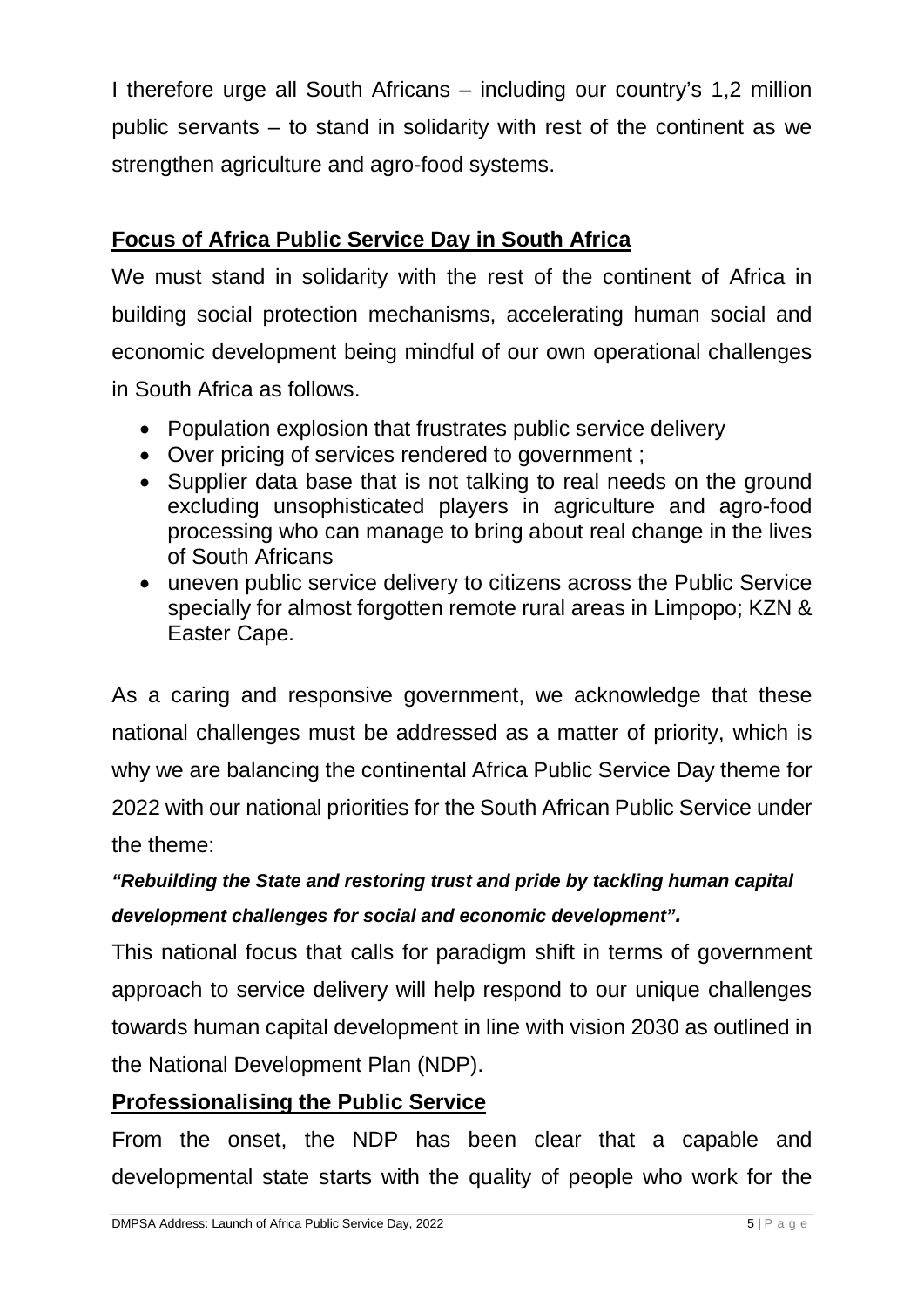government of SA. These public servants must have appropriate skills, knowledge and competencies in addition to the right attitude to implement government policies efficiently and effectively. This we call professionalization of public service towards realization of a capable state, a framework the DPSA in collaboration with NSG that is still being developed towards this envisaged renewal of public service.

In his address to Public Servants during last year's Public Service Month, President Ramaphosa emphasized that being in public service demands high level of professionalization, selflessness, commitment, adherence to ethical norms and standards and observance of Batho Pele principles – putting the people first .

Commemoration of Africa Public Service Day will be a week-long programme with key sub-themes. These will be implemented in the form of interactive dialogues between public servants, academics and civil society as follows:

- Using modernisation and digitisation in the public service to improve on food security;
- Innovation and incubation hubs for new entrants in agriculture and agro-food processing;
- nutrition-smart public service interventions at all levels in public service;
- Participation of women and youth in agriculture and agro-food processing;
- Access to land and public service assistance for players in food security and
- Strategies to build enforceable accountability mechanisms for officials in fast tracking food security in South Africa.

The outcomes of these engagements should not lead to creation of more and more structures in government that delivers reports that have no ability to change the lives of the masses of the people of South Africa who